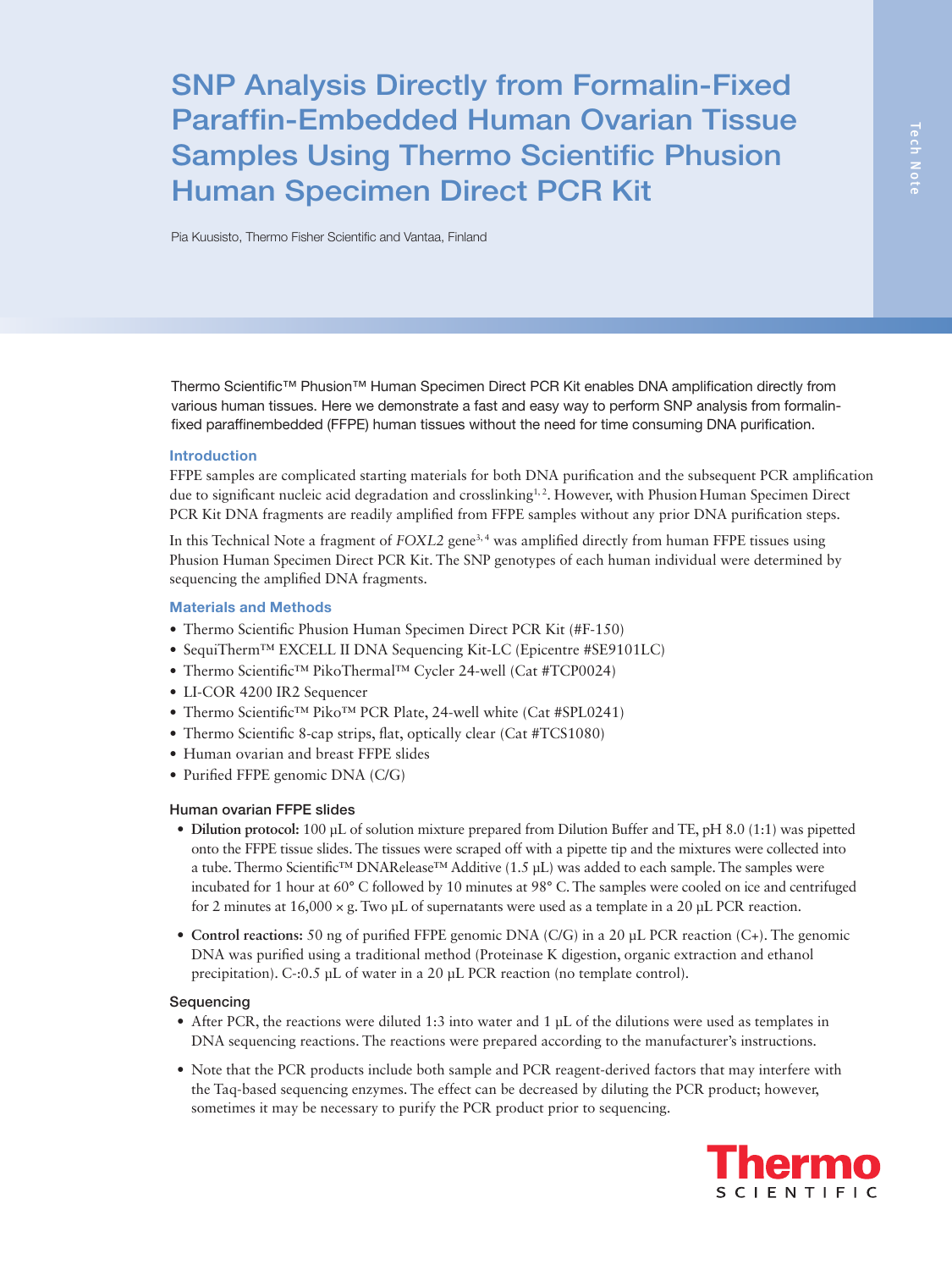

**Figure 1. PCR from FFPE samples using the universal control primer mix to confirm gDNA integrity.** Universal control primers amplify a 237 bp fragment from the highly conserved non-coding region upstream of the human *SOX21* gene. C+ is purified ovarian FFPE tumor DNA with genotype C/G and C- is the negative control (no template). Lane 1 is FFPE breast conduct and lanes 2-5 are FFPE ovarian tumor samples. M is DNA marker.



**Figure 2. Amplification of the 269 bp fragment of**  *FOXL2* **gene covering the SNP site of interest using Phusion Human Specimen Direct PCR kit.** C+ is the purified ovarian FFPE tumor DNA with genotype C/G and C- is the negative control (no template). Lane 1 is FFPE breast conduct and lanes 2-5 are FFPE ovarian tumor samples. M is DNA marker.



**Figure 3. Sequencing of PCR products to identify sample genotype.** C+) Purified human FFPE genomic DNA (C/G), **1.** FFPE breast conduct, **2.-5.** FFPE ovarian tumor samples. The results indicate that the FFPE breast conduct slide was G/G and all the FFPE ovarian tumor samples were heterozygous (C/G) to the corresponding SNP site. The C/G genotype was previously found in the same granulosa cell tumors, utilizing frozen tissue and conventional DNA analysis and sequencing3 .

## **Results and Discussion**

In this technical note we show that human ovarian granulosa cell tumor FFPE samples can be used in SNP genotyping without the need for time consuming DNA purification when using the Phusion Human Specimen Direct PCR Kit.

First, we confirmed that the sample material was in an appropriate condition by amplifying the FFPE DNA with universal control primers supplied with the kit (Figure 1). This is extremely important since the quality of the FFPE samples varies from block to block. The results showed that the FFPE DNA allowed amplification of the 237 bp fragment indicating good DNA integrity and suitability for the Direct PCR approach.

For the SNP genotyping assay four ovarian tumor FFPE tissue slides and one breast FFPE tissue slide were tested using the kit's dilution protocol. A 269 bp fragment of *FOXL2* gene covering a SNP of interest was amplified with Thermo Scientific™ Phusion™ Hot-Start II High-Fidelity DNA Polymerase included in the kit (Figure 2). The unpurified PCR products were sequenced from 1:3 dilutions to resolve the SNP genotype of each human individual. The results indicate that the genotypes were as predicted (Figure 3). The SNP genotype of breast FFPE sample was G/G which is predictable since this particular SNP mutation has been consistently identified in granulosa cell tumors of ovary, but not in other tissue or tumor types (personal comm. of Dr. Mikko Anttonen, Dept. of Obstetrics and Gynecology and Children's Hospital, Helsinki University Central Hospital). The granulosa cell tumor samples appeared to be heterozygous to the SNP (C/G). The C/G genotype was previously found in the same granulosa cell tumors, utilizing frozen tissue and conventional DNA analysis and sequencing<sup>3</sup>.